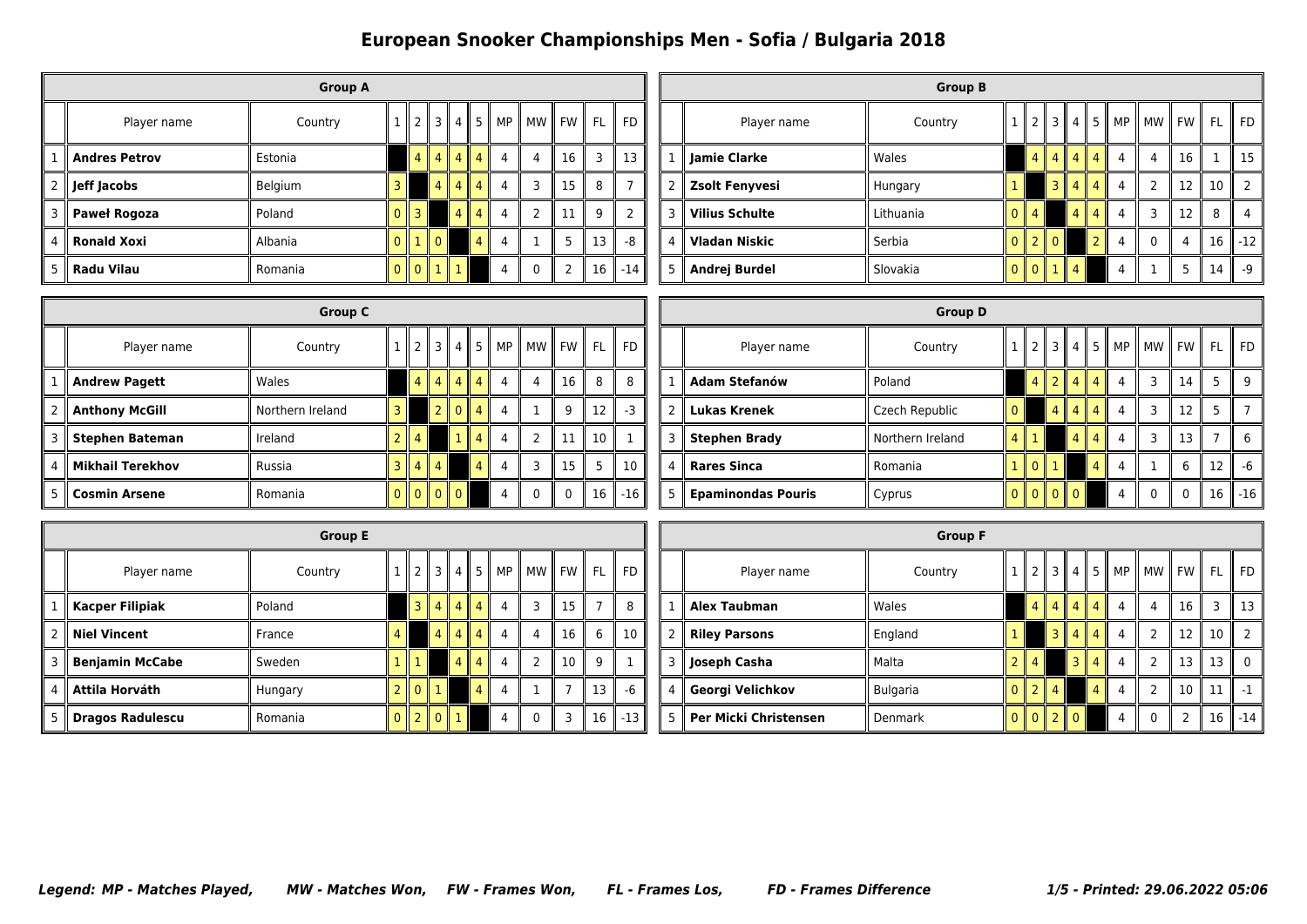|                |                           | <b>Group G</b> |                |                |                 |                |                |                |                |      |           |           |
|----------------|---------------------------|----------------|----------------|----------------|-----------------|----------------|----------------|----------------|----------------|------|-----------|-----------|
|                | Player name               | Country        |                |                | $2 \parallel 3$ | 4              | 5              | MP             | MW             | FW I | <b>FL</b> | <b>FD</b> |
| 1              | Callum Beresford          | England        |                | 3 II           | 3 II            | $\overline{4}$ | $\parallel$ 4  | $\overline{4}$ | 2              | 14   | 8         | 6         |
| $\overline{2}$ | Laurens De Staelen        | Belgium        | 4              |                | 3 II            | $\mathbf{1}$   | $\parallel$ 4  | $\overline{4}$ | $\overline{2}$ | 12   | 11        | 1         |
| 3              | <b>Brian Cini</b>         | Malta          | 4 II           | $\overline{4}$ |                 | 4              | $\overline{4}$ | 4              | 4              | 16   | 6         | 10        |
| 4              | <b>Martin Søndergaard</b> | <b>Denmark</b> | 0 <sup>1</sup> |                | $4 \mid 0$      |                | 4              | 4              | $\overline{2}$ | 8    | 9         | $-1$      |
| 5              | ∥ Jakub Rendla            | Czech Republic | 0 <sup>1</sup> | $0$   0        |                 | $\parallel 0$  |                | 4              | $\mathbf{0}$   | 0    | 16        | $-16$     |

|   |                       | <b>Group H</b>     |   |                |          |                          |                |       |       |    |    |              |
|---|-----------------------|--------------------|---|----------------|----------|--------------------------|----------------|-------|-------|----|----|--------------|
|   | Player name           | Country            |   | 121314         |          |                          | $\vert$ 5      | MP II | MW FW |    | FL | FD.          |
|   | <b>Shachar Ruberg</b> | Israel             |   | $\overline{4}$ | 1214     |                          | $\parallel$ 4  | 4     | 3     | 14 |    |              |
| 2 | <b>Ross Symes</b>     | Jersey             |   |                | $\Omega$ |                          | 4              | 4     |       | 6  | 13 | $-7$         |
| 3 | Ivan Kakovskii        | Russia             | 4 | $\overline{4}$ |          | $\overline{\phantom{a}}$ | $\overline{4}$ | 4     | 3     | 14 |    |              |
| 4 | Kenan Terzić          | Bosnia Herzegovina |   | 2   4   4      |          |                          |                | 4     | C     | 11 | 11 | $\mathbf{0}$ |
| 5 | Ivan Kupov            | <b>Bulgaria</b>    |   | $0$   1        | 1114     |                          |                |       |       | 6  | 13 | $-7$         |

|                    | Group I   |                |                 |                    |          |                |                  |             |              |       |  |                        | Group J  |                 |  |                 |                                                    |    |      |                            |
|--------------------|-----------|----------------|-----------------|--------------------|----------|----------------|------------------|-------------|--------------|-------|--|------------------------|----------|-----------------|--|-----------------|----------------------------------------------------|----|------|----------------------------|
| Player name        | Country   |                |                 |                    |          |                | 2 3 4 5 MP MW FW |             | FL I         | FD    |  | Player name            | Country  |                 |  |                 | $1 \  2 \  3 \  4 \  5 \ $ MP $\ $ MW $\ $ FW $\ $ |    | FL.  | $\parallel$ FD $\parallel$ |
| Brendan O`Donoghue | Ireland   |                | 4 <sub>  </sub> | (4)                |          | 44             | $\overline{4}$   | 16          |              | 15    |  | <b>Nadav Biton</b>     | Israel   |                 |  | $0$ 0 $4$ 4 $4$ |                                                    | 8  | 10 I | $-2$                       |
| Antonis Poullos    | Cyprus    | $\overline{0}$ |                 | $\vert$ 4 $\vert$  | 4        | $\overline{4}$ | 3                | 12          | $\mathbf{Q}$ |       |  | Heikki Niva            | Finland  |                 |  | $4$   4   4     |                                                    | 16 |      | 14                         |
| Sergiy Isayenko    | Poland    |                | 3 <sup>1</sup>  |                    | $\Delta$ |                | $\overline{2}$   | 12          | $\Omega$     |       |  | <b>Aaron Busuttil</b>  | Malta    | 4 I             |  | 4   4           |                                                    | 13 |      | 8                          |
| Andrej Maksimov    | Lithuania |                |                 | $0$ $0$ $0$ $0$    |          | $\Omega$       | $\mathbf 0$      | $\mathbf 0$ | 16           | $-16$ |  | <b>Sashko Dimitrov</b> | Bulgaria | $2 \parallel 1$ |  |                 |                                                    |    | 14   | -6                         |
| Miguel Silva       | Portugal  |                |                 | $0$    2    1    4 |          |                | -1               |             | 12           | $-5$  |  | <b>Marios Poullos</b>  | Cyprus   |                 |  |                 |                                                    |    |      | $16$   -14                 |

|   |                       | <b>Group K</b>     |                |                |               |                |    |                |                               |    |           |
|---|-----------------------|--------------------|----------------|----------------|---------------|----------------|----|----------------|-------------------------------|----|-----------|
|   | Player name           | Country            |                | ′ 3،           | 4             | 5 II           | MP | МW<br>H.       | $\parallel$ FW $\parallel$ FL |    | <b>FD</b> |
|   | <b>David Vaitzman</b> | Israel             | $\overline{4}$ |                | 4    4    4   |                | 4  | 4              | 16                            | 10 | 6         |
|   | <b>Brian Ochoiski</b> | France             |                | $\overline{4}$ | 4  4          |                | 4  | 3              | 15                            | 5  | 10        |
| 3 | <b>Viktor Iliev</b>   | <b>Bulgaria</b>    |                |                | 4 I           | $\overline{4}$ | 4  | $\overline{2}$ | 11                            | 13 | $-2$      |
| 4 | Robert Kovačević      | Bosnia Herzegovina | $\mathsf{I}$ 0 | l 2            |               | $\Omega$       | 4  | $\mathbf{0}$   | 4                             | 16 | $-12$     |
| 5 | <b>Marko Grbovic</b>  | Serbia             | $\mathsf{I}$ 0 | $\sqrt{3}$     | $\parallel$ 4 |                | 4  |                | 10                            | 12 | $-2$      |

|                |                       | <b>Group L</b>   |          |                    |                |                |                |                |               |              |           |           |
|----------------|-----------------------|------------------|----------|--------------------|----------------|----------------|----------------|----------------|---------------|--------------|-----------|-----------|
|                | Player name           | Country          |          | 2                  | 3              | 4 <sub>h</sub> | 5              | MP I           | MW I          | <b>FW</b>    | <b>FL</b> | <b>FD</b> |
| $\mathbf{1}$   | Jordan Brown          | Northern Ireland |          | 4                  | 4              | $\sqrt{4}$     | $\overline{4}$ | 4              | 4             | 16           |           | 15        |
| $\overline{2}$ | <b>Rodion Judin</b>   | Latvia           |          |                    | 4              | $\overline{4}$ | $\parallel$ 4  | 4              | 3             | 13           |           | 6         |
| 3              | <b>Ogert Shkrepa</b>  | Albania          | 0        | $\mathsf{I}$ 0     |                | $\mathbf{0}$   | $\Omega$       | $\overline{4}$ | $\mathbf{0}$  | $\mathbf{0}$ | 16        | $-16$     |
| 4              | <b>Anton Kazakov</b>  | Ukraine          | $\Omega$ | $\mathbf{1}$<br>Ш. | $\sqrt{4}$     |                | 4              | $\overline{4}$ | $\mathcal{D}$ | 9            | 9         | $\Omega$  |
| 5              | <b>Hristo Sirakov</b> | <b>Bulgaria</b>  |          | $\parallel$ 2      | $\overline{4}$ |                |                | 4              |               |              | 12        | $-5$      |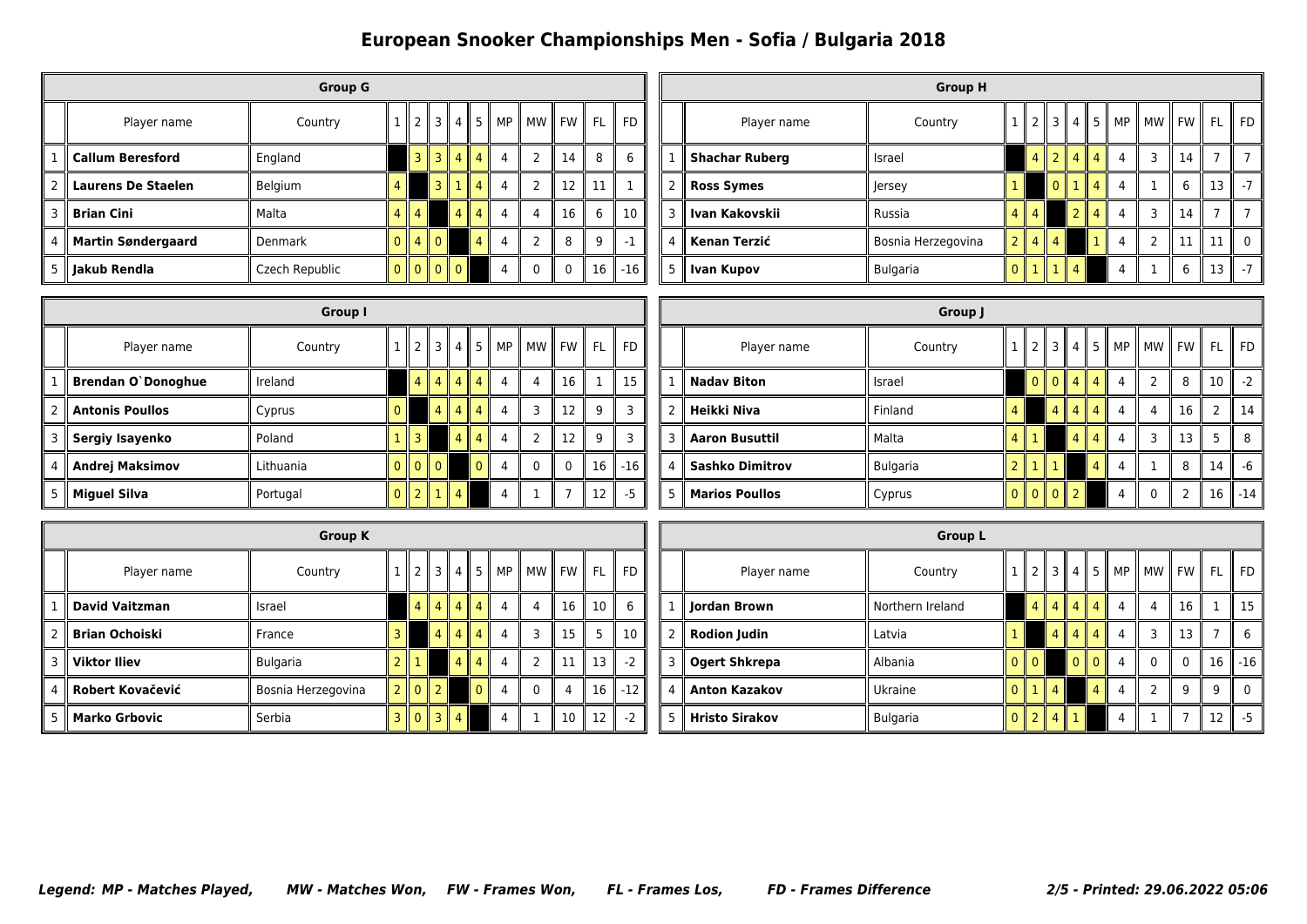|                |                        | <b>Group M</b> |     |                |     |                 |                |                |                |          |                |           |
|----------------|------------------------|----------------|-----|----------------|-----|-----------------|----------------|----------------|----------------|----------|----------------|-----------|
|                | Player name            | Country        |     | 2 <sub>1</sub> | 3   | 4               | 5              | MP             |                | MW FW I  | <b>FL</b>      | <b>FD</b> |
| 1              | Thomas Dowling         | Ireland        |     | $\mathbf{0}$   |     | $4$   4   4     |                | $\overline{4}$ | 3              | 12       | 6              | 6         |
| $\overline{2}$ | Joseph O`Connor        | England        | 4   |                | 1 I | $4 \parallel 4$ |                | $\overline{4}$ | 3              | 13       | $\overline{4}$ | 9         |
| 3              | $\parallel$ Tyler Rees | Wales          | っ   | $\overline{4}$ |     |                 | $4$   4        | $\overline{4}$ | $\overline{3}$ | 14       | 5              | 9         |
| 4              | <b>Marios Kleitou</b>  | Cyprus         |     | $0$ 0 0 0      |     |                 | $\overline{0}$ | 4              | $\mathbf{0}$   | $\Omega$ | 16             | $  -16$   |
| 5              | <b>Pavel Baciu</b>     | Moldova        | 0 I | $0$   0        |     | $\overline{4}$  |                | 4              |                | 4        | 12             | $-8$      |

|                |                             | <b>Group N</b> |              |                     |              |             |                |   |                      |    |    |           |
|----------------|-----------------------------|----------------|--------------|---------------------|--------------|-------------|----------------|---|----------------------|----|----|-----------|
|                | Player name                 | Country        |              | $\mathsf{I}$ 2      |              |             | 131451         |   | MP    MW    FW    FL |    |    | <b>FD</b> |
|                | ∥ Florian Nüßle             | Austria        |              | $\overline{2}$      | $\mathbf{I}$ | 4    4    4 |                | 4 | ٦                    | 14 | 5  | q         |
| $\mathcal{P}$  | <b>Saqib Nasir</b>          | England        | 4            |                     |              | $4$   4     | $\overline{4}$ | 4 | 4                    | 16 | 3  | 13        |
| 3              | Jason Peplow                | Malta          |              |                     |              | 4           | $\overline{4}$ | 4 | C                    | 10 | 11 | -1        |
| $\overline{4}$ | <b>Balázs Csurgó</b>        | Hungary        |              | $0$   $0$   $2$     |              |             | 4              | 4 |                      | 6  | 13 |           |
| 5              | <b>Massimiliano Sabetta</b> | Italy          | $\mathbf{0}$ | $\overline{0}$<br>Ш |              | w           |                |   | 0                    | 2  | 16 | $-14$     |

|                      | Group O            |     |       |                 |                |                                                |                |    |    |          |              |   |                         | <b>Group P</b>  |                        |                  |         |  |                                          |    |      |           |
|----------------------|--------------------|-----|-------|-----------------|----------------|------------------------------------------------|----------------|----|----|----------|--------------|---|-------------------------|-----------------|------------------------|------------------|---------|--|------------------------------------------|----|------|-----------|
| Player name          | Country            |     |       |                 |                | 2    3    4    5    MP    MW    FW    FL    FD |                |    |    |          |              |   | Player name             | Country         |                        |                  |         |  | $\ 2\ 3\ 4\ 5\ $ MP $\ $ MW $\ $ FW $\ $ |    | FL I | <b>FD</b> |
| <b>Maor Shalom</b>   | Israel             |     |       | $4$   3   4   4 |                |                                                | 3              | 15 |    | 5        | 10           |   | , Eklent KaÇi           | Albania         |                        | 3    4    4    4 |         |  | 3                                        | 15 |      | -8        |
| Alain Vergère        | Switzerland        |     |       | 1144            |                |                                                | $\overline{2}$ | 9  | 9  |          | $\mathbf{0}$ |   | <b>Andreas Ploner</b>   | Austria         |                        |                  | 4 4 4 4 |  |                                          | 16 | 6    | 10        |
| Grzegorz Biernadski  | Poland             | 4 I |       | $\overline{4}$  |                |                                                | $\overline{4}$ | 16 |    | 6        | 10           |   | <b>Matus Bucko</b>      | Slovakia        | $0$ $0$ $\overline{0}$ |                  |         |  |                                          |    | 14   | -9        |
| Edin Kovačević       | Bosnia Herzegovina |     | 1 0 1 |                 | $\overline{4}$ |                                                |                | 6  | 15 |          | $-9$         | 4 | <b>William Thomson</b>  | Scotland        | $3$   2                | 4 I              |         |  |                                          | 13 | 10   |           |
| <b>Balázs Babecz</b> | Hungary            |     |       | $0$ $1$ $1$ $3$ |                |                                                | $\mathbf{0}$   | 5  |    | $16$ -11 |              |   | <b>Tihomir lordanov</b> | <b>Bulgaria</b> | $0$  1                 |                  |         |  | $\mathbf{0}$                             |    | 16 l | $-12$     |

|                |                       | <b>Group Q</b> |          |                                                    |                           |              |                |                |              |       |    |               |
|----------------|-----------------------|----------------|----------|----------------------------------------------------|---------------------------|--------------|----------------|----------------|--------------|-------|----|---------------|
|                | Player name           | Country        |          |                                                    | $2 \parallel 3 \parallel$ | 4 I          | 5 II           | <b>MP</b>      | MW           | II FW | FL | <b>FD</b>     |
|                | Jurian Heusdens       | Belgium        |          |                                                    | 4 4 4                     |              | $\overline{4}$ | 4              | 4            | 16    | 3  | 13            |
| $\overline{2}$ | <b>Marc Davis</b>     | Scotland       | $\Omega$ |                                                    | $\overline{4}$            | $4^{\circ}$  | $\overline{4}$ | 4              | 3            | 12    | 4  | 8             |
| 3              | Dorjan Maknori        | Albania        |          | $\mathsf{I}$ 0                                     |                           | $\mathbf{0}$ | $\overline{4}$ | $\overline{4}$ | $\mathbf{1}$ | 5     | 12 | $-7$          |
| 4              | <b>Paul Croitoru</b>  | Romania        |          | $\mathsf{I}$ 0                                     | $\overline{4}$            |              | $\overline{4}$ | 4              | 2            | 10    | 8  | $\mathcal{P}$ |
| 5              | <b>Dusan Knezevic</b> | Serbia         | $\Omega$ | $\blacksquare$ 0 $\blacksquare$ 0 $\blacksquare$ 0 |                           |              |                | 4              | $\Omega$     | 0     | 16 | $-16$         |

|                |                           | <b>Group R</b> |          |          |                           |                |                |       |          |              |               |           |
|----------------|---------------------------|----------------|----------|----------|---------------------------|----------------|----------------|-------|----------|--------------|---------------|-----------|
|                | Player name               | Country        |          |          | $2 \parallel 3 \parallel$ | 4 I            | 5              | MP II | MW    FW |              | <b>FL</b>     | <b>FD</b> |
| 1              | <b>Mateusz Baranowski</b> | Poland         |          | 2 II     | Ш<br>$\mathbf{0}$         | $\overline{4}$ | $\overline{4}$ | 3     |          | 10           | 4             | 6         |
| $\overline{2}$ | <b>Harvey Chandler</b>    | England        | 4        |          | $\overline{0}$            | $\overline{4}$ | $\overline{4}$ | 3     | 3        | 12           | $\mathcal{P}$ | 10        |
| 3              | <b>Edmond Zaja</b>        | Albania        | $\Omega$ | $\Omega$ |                           |                | O              |       | 0        | 0            | 0             | $\Omega$  |
| 4              | Luka Lepesic              | Croatia        | 0        | $\Omega$ |                           |                | 4              | 3     |          | 4            | 8             | $-4$      |
| 5              | <b>Stelios Nikolaou</b>   | Cyprus         | $\Omega$ |          | $0$ $0$ $0$ $0$           |                |                |       | $\Omega$ | $\mathbf{0}$ | 12            | $-12$     |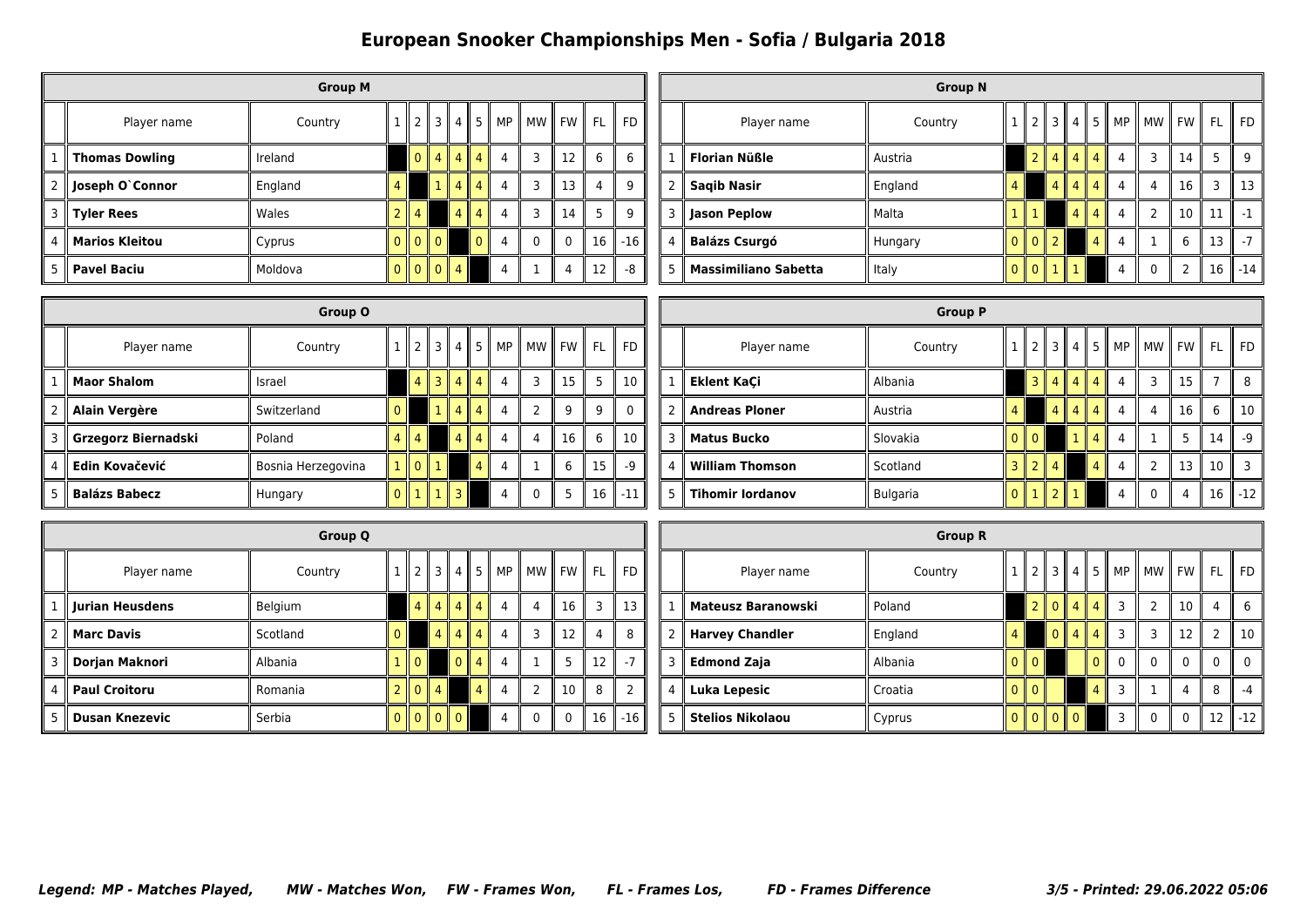|   |                           | <b>Group S</b>     |               |         |      |                |                |                |              |      |           |           |
|---|---------------------------|--------------------|---------------|---------|------|----------------|----------------|----------------|--------------|------|-----------|-----------|
|   | Player name               | Country            |               | 2 II    | 3    | 4              | 5              | MP             | МW           | FW I | <b>FL</b> | <b>FD</b> |
| 1 | <b>Felix Frede</b>        | Germany            |               | 4       |      | $\overline{4}$ | $\parallel$ 4  | 4              | 3            | 13   | 5         | 8         |
| 2 | ∥ Juha Erkinmikko         | Finland            | $\Omega$      |         | 4 II | $\overline{4}$ | $\parallel$ 4  | $\overline{4}$ | 3            | 12   | 7         | 5         |
| 3 | <b>Oskar Charlesworth</b> | Austria            | $4 \parallel$ | 1       |      | $\overline{4}$ | $\overline{4}$ | 4              | 3            | 13   | 6         | 7         |
| 4 | <b>Emir Mekic</b>         | Bosnia Herzegovina |               | $0$ 0 0 |      |                | $\overline{2}$ | 4              | $\mathbf{0}$ | 2    | 16        | $-14$     |
| 5 | <b>Mykhailo Kusen</b>     | Ukraine            |               | $2$   1 |      | $\overline{4}$ |                | 4              |              | 8    | 14        | $-6$      |

|               |                             | <b>Group T</b>   |                |                       |               |                          |                |   |                      |    |    |          |
|---------------|-----------------------------|------------------|----------------|-----------------------|---------------|--------------------------|----------------|---|----------------------|----|----|----------|
|               | Player name                 | Country          |                |                       |               |                          | 131451         |   | MP    MW    FW    FL |    |    | FD       |
|               | $\parallel$ Marcin Nitschke | Poland           |                | $\Omega$              | 4  4  4       |                          |                | 4 | ٦                    | 12 |    |          |
| $\mathcal{P}$ | $\parallel$ Fraser Patrick  | Scotland         | 4              |                       |               | $4 \parallel 4$          | $\overline{4}$ | 4 | 4                    | 16 |    | 13       |
| 3             | <b>Simon Cooke</b>          | Northern Ireland | $\overline{2}$ |                       |               | $\overline{\phantom{a}}$ | 4<br>Ш         | 4 |                      | 10 | 15 | -5       |
| 4             | <b>Teodor Chomovski</b>     | <b>Bulgaria</b>  |                | $\mathbf{1}$          | $\parallel$ 4 |                          | $\overline{4}$ | 4 | $\mathcal{P}$        | 10 | 10 | $\Omega$ |
| 5             | Andrei Ciobanu              | Moldova          |                | $0$   $0$   $3$   $0$ |               |                          |                |   | U                    | 3  | 16 | $-13$    |

|                        | <b>Group U</b> |                |                |                |           |                  |   |                          |    |                |       |  |                    | <b>Group V</b> |      |                |                |                  |          |    |                                          |                 |                |
|------------------------|----------------|----------------|----------------|----------------|-----------|------------------|---|--------------------------|----|----------------|-------|--|--------------------|----------------|------|----------------|----------------|------------------|----------|----|------------------------------------------|-----------------|----------------|
| Player name            | Country        |                |                |                |           |                  |   | $2$ 3 4 5 MP MW FW FU FL |    |                |       |  | Player name        | Country        |      |                |                |                  |          |    | $\ 2\ 3\ 4\ 5\ $ MP $\ $ MW $\ $ FW $\ $ |                 | FL    FD       |
| <b>Michael Collumb</b> | Scotland       |                |                |                |           | 3    4    4    4 | 4 | $\overline{3}$           | 15 | 6              | -9    |  | Jan Jelenić        | Croatia        |      |                |                | 1    4    0    4 |          | -4 | Q                                        | 11              | $-2$           |
| Darryl Hill            | l Isle of Man  |                |                | 4              |           | $4 \mid 4 \mid$  | 4 |                          | 16 | $\overline{4}$ | 12    |  | <b>Shay Arama</b>  | Israel         |      |                |                | 3 3 4            |          | 4  | 14                                       | 10 <sub>h</sub> | $\overline{4}$ |
| Joona Koskela          | Finland        | 0 <sup>1</sup> | $\overline{0}$ |                | 3         | $\overline{4}$   | 4 |                          |    | 12             | $-5$  |  | <b>Ales Herout</b> | Czech Republic |      | 4 <sup>1</sup> |                | l 4 l            | 4        |    | 15                                       | 10 <sup>1</sup> |                |
| Vladyslav Vyshnevskyy  | Ukraine        |                |                | 4 <sup>1</sup> |           |                  |   |                          | 10 | 11             | $-1$  |  | Nikola Kemilev     | Bulgaria       | 4 II | 4              | 3 <sup>1</sup> |                  | <b>4</b> |    | 15                                       |                 | -8             |
| Nikolai Georgiev       | Bulgaria       |                |                |                | 1 0 0 0 0 |                  | 4 |                          |    | 16             | $-15$ |  | Ilia Chisleacov    | Moldova        |      |                |                | 0 1 0 0          |          |    |                                          | 16 <sup>1</sup> | $-15$          |

|                |                       | <b>Group W</b>   |                |                          |                |                |                |           |                |                |    |           |
|----------------|-----------------------|------------------|----------------|--------------------------|----------------|----------------|----------------|-----------|----------------|----------------|----|-----------|
|                | Player name           | Country          |                |                          | $2$   3        | " 4 ،          | 5 II           | <b>MP</b> | MW             | $\parallel$ FW | FL | <b>FD</b> |
|                | ∥ Jani Kananen        | Finland          |                | 4 I                      | 3 I            | (4)            | $\overline{4}$ | 4         | 3              | 15             |    | 8         |
| $\overline{2}$ | <b>Anthony Heaney</b> | Northern Ireland | 2              |                          | $\overline{2}$ | $\overline{4}$ | $\overline{4}$ | 4         | $\overline{2}$ | 12             | 10 | 2         |
| 3              | <b>Duncan Bezzina</b> | Malta            | $\overline{4}$ | $\parallel$ 4            |                | $\overline{4}$ | $\overline{4}$ | 4         | 4              | 16             | 8  | 8         |
| 4              | Sasa Stojanovic       | Serbia           |                | $\overline{\phantom{0}}$ | $\overline{z}$ |                | $\overline{4}$ | 4         | 1              | 9              | 13 | $-4$      |
| 5              | Soma Berghold         | Hungary          | 0              | $\Omega$<br>Ш            | $\mathbb{I}$ 1 |                |                | 4         | $\mathbf{0}$   | 2              | 16 | $-14$     |

|              |                       | <b>Group X</b>     |                |          |                 |                |                |                |                |             |           |                |
|--------------|-----------------------|--------------------|----------------|----------|-----------------|----------------|----------------|----------------|----------------|-------------|-----------|----------------|
|              | Player name           | Country            |                |          | 3 II            | 4 I            | 5              | <b>MP</b>      | MW II FW       |             | <b>FL</b> | <b>FD</b>      |
| $\mathbf{1}$ | <b>Maris Volajs</b>   | Latvia             |                |          | 3 <sup>  </sup> | $\overline{4}$ | $\overline{4}$ | $\overline{4}$ | $\mathcal{P}$  | 13          | 9         | $\overline{4}$ |
| 2            | <b>Greg Casey</b>     | Ireland            | 4              |          | $\overline{4}$  | $4 \parallel$  | $\overline{4}$ | $\overline{4}$ | 4              | 16          | 3         | 13             |
| 3            | <b>Iulian Boiko</b>   | Ukraine            | 4              |          |                 | 3 II           | $\overline{4}$ | 4              | $\overline{2}$ | 12          | 11        | 1              |
| 4            | Mario Željo Milošević | Bosnia Herzegovina | 1              | $\Omega$ | $\overline{4}$  |                | 4              | $\overline{4}$ | $\overline{2}$ | 9           | 11        | $-2$           |
| 5            | <b>Oleg Velinov</b>   | <b>Bulgaria</b>    | $\overline{0}$ | $\Omega$ | $\mathbf{0}$    | $\mathsf{I}$ 0 |                | 4              | $\mathbf 0$    | $\mathbf 0$ | 16        | $-16$          |